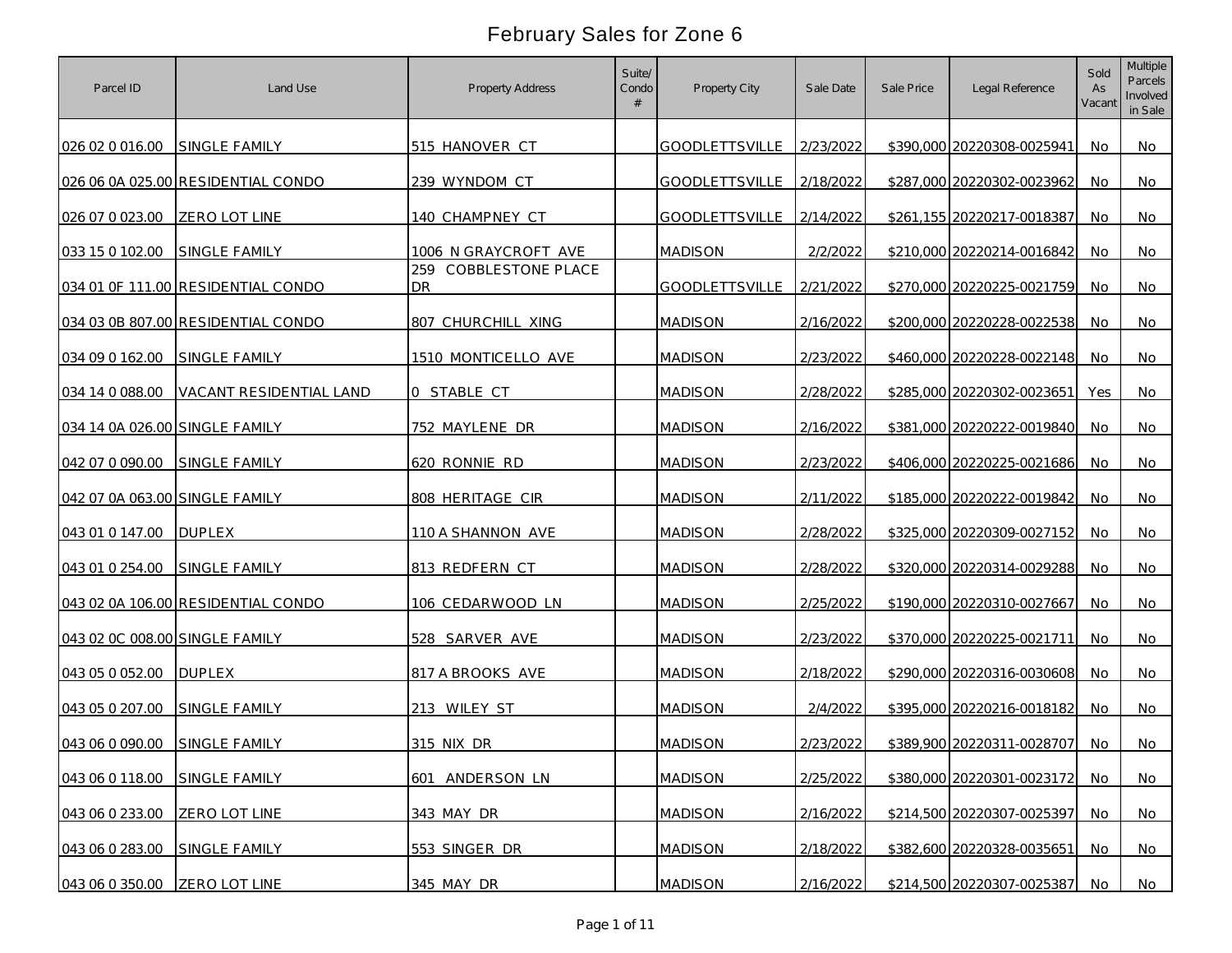| Parcel ID       | Land Use                           | Property Address             | Suite/<br>Condo | Property City  | Sale Date | Sale Price | Legal Reference              | Sold<br>As<br>Vacant | <b>Multiple</b><br>Parcels<br>Involved<br>in Sale |
|-----------------|------------------------------------|------------------------------|-----------------|----------------|-----------|------------|------------------------------|----------------------|---------------------------------------------------|
| 043 09 0 038.00 | SINGLE FAMILY                      | 114 WILEY ST                 |                 | <b>MADISON</b> | 2/25/2022 |            | \$294,900 20220309-0026717   | No.                  | No                                                |
| 043 09 0 051.00 | SINGLE FAMILY                      | 252 WILEY ST                 |                 | <b>MADISON</b> | 2/17/2022 |            | \$280,000 20220314-0029223   | No.                  | No                                                |
| 043 09 0 112.00 | SINGLE FAMILY                      | 612 BIXLER AVE               |                 | <b>MADISON</b> | 2/25/2022 |            | \$350,000 20220228-0022245   | No                   | No                                                |
| 043 09 0 163.00 | <b>DUPLEX</b>                      | 330 CUMBERLAND AVE           |                 | <b>MADISON</b> | 2/28/2022 |            | \$405,000 20220321-0032285   | No                   | No                                                |
| 043 09 0 189.00 | <b>SINGLE FAMILY</b>               | 402 CUMBERLAND AVE           |                 | <b>MADISON</b> | 2/28/2022 |            | \$425,000 20220321-0032289   | No                   | No                                                |
| 043 09 0 206.00 | SINGLE FAMILY                      | 505 DUPONT AVE               |                 | <b>MADISON</b> | 2/25/2022 |            | \$179,000 20220309-0027256   | No                   | No                                                |
| 043 09 0 305.00 | <b>SINGLE FAMILY</b>               | 244 DULING AVE               |                 | <b>MADISON</b> | 2/24/2022 |            | \$294,900 20220310-0027778   | No                   | No                                                |
| 043 09 0 321.00 | SINGLE FAMILY                      | 310 DULING AVE               |                 | <b>MADISON</b> | 2/22/2022 |            | \$220,000 20220225-0021546   | No                   | No                                                |
|                 | 043 10 0B 091.00 RESIDENTIAL CONDO | 555 N DUPONT AVE             |                 | D-91 MADISON   | 2/3/2022  |            | \$140,000 20220228-0022193   | No                   | No                                                |
| 043 13 0 208.00 | SINGLE FAMILY                      | 313 ELM ST                   |                 | <b>MADISON</b> | 2/1/2022  |            | \$249,000 20220310-0028044   | No.                  | No                                                |
| 043 15 0 134.00 | VACANT RESIDENTIAL LAND            | 0 OLD HICKORY BLVD           |                 | <b>MADISON</b> | 2/8/2022  |            | \$2,500,000 20220325-0034417 | Yes                  | Yes                                               |
| 043 15 0 134.00 | VACANT RESIDENTIAL LAND            | 0 OLD HICKORY BLVD           |                 | <b>MADISON</b> | 2/11/2022 |            | \$1,970,000 20220304-0024825 | Yes                  | Yes                                               |
| 043 15 0 135.00 | VACANT RESIDENTIAL LAND            | 1020 C OLD HICKORY BLVD      |                 | <b>MADISON</b> | 2/8/2022  |            | \$2,500,000 20220325-0034417 | Yes                  | Yes                                               |
| 043 15 0 135.00 | VACANT RESIDENTIAL LAND            | 1020 C OLD HICKORY BLVD      |                 | <b>MADISON</b> | 2/11/2022 |            | \$1,970,000 20220304-0024825 | Yes                  | Yes                                               |
| 043 15 0 141.00 | VACANT RESIDENTIAL LAND            | 0 NEW PROVIDENCE PASS        |                 | <b>MADISON</b> | 2/8/2022  |            | \$2,500,000 20220325-0034417 | Yes                  | Yes                                               |
| 043 15 0 141.00 | <b>VACANT RESIDENTIAL LAND</b>     | <b>0 NEW PROVIDENCE PASS</b> |                 | <b>MADISON</b> | 2/11/2022 |            | \$1,970,000 20220304-0024825 | Yes                  | Yes                                               |
| 043 15 0 263.00 | SINGLE FAMILY                      | 811 FAWN LN                  |                 | <b>MADISON</b> | 2/3/2022  |            | \$125,000 20220218-0018839   | No                   | No                                                |
| 043 15 0 302.00 | VACANT RESIDENTIAL LAND            | 0 NEW PROVIDENCE PASS        |                 | <b>MADISON</b> | 2/8/2022  |            | \$2,500,000 20220325-0034417 | Yes                  | Yes                                               |
| 043 15 0 302.00 | VACANT RESIDENTIAL LAND            | 0 NEW PROVIDENCE PASS        |                 | <b>MADISON</b> | 2/11/2022 |            | \$1,970,000 20220304-0024825 | Yes                  | Yes                                               |
| 043 16 0 161.00 | SINGLE FAMILY                      | 1040 MALLOW DR               |                 | <b>MADISON</b> | 2/7/2022  |            | \$156,255 20220217-0018519   | No                   | <b>No</b>                                         |
| 051 00 0 122.00 | SINGLE FAMILY                      | 3317 WALTON LN               |                 | NASHVILLE      | 2/28/2022 |            | \$226,652 20220317-0031363   | No.                  | No                                                |
| 051 00 0 122.00 | SINGLE FAMILY                      | 3317 WALTON LN               |                 | NASHVILLE      | 2/28/2022 |            | \$180,000 20220309-0027287   | No.                  | No                                                |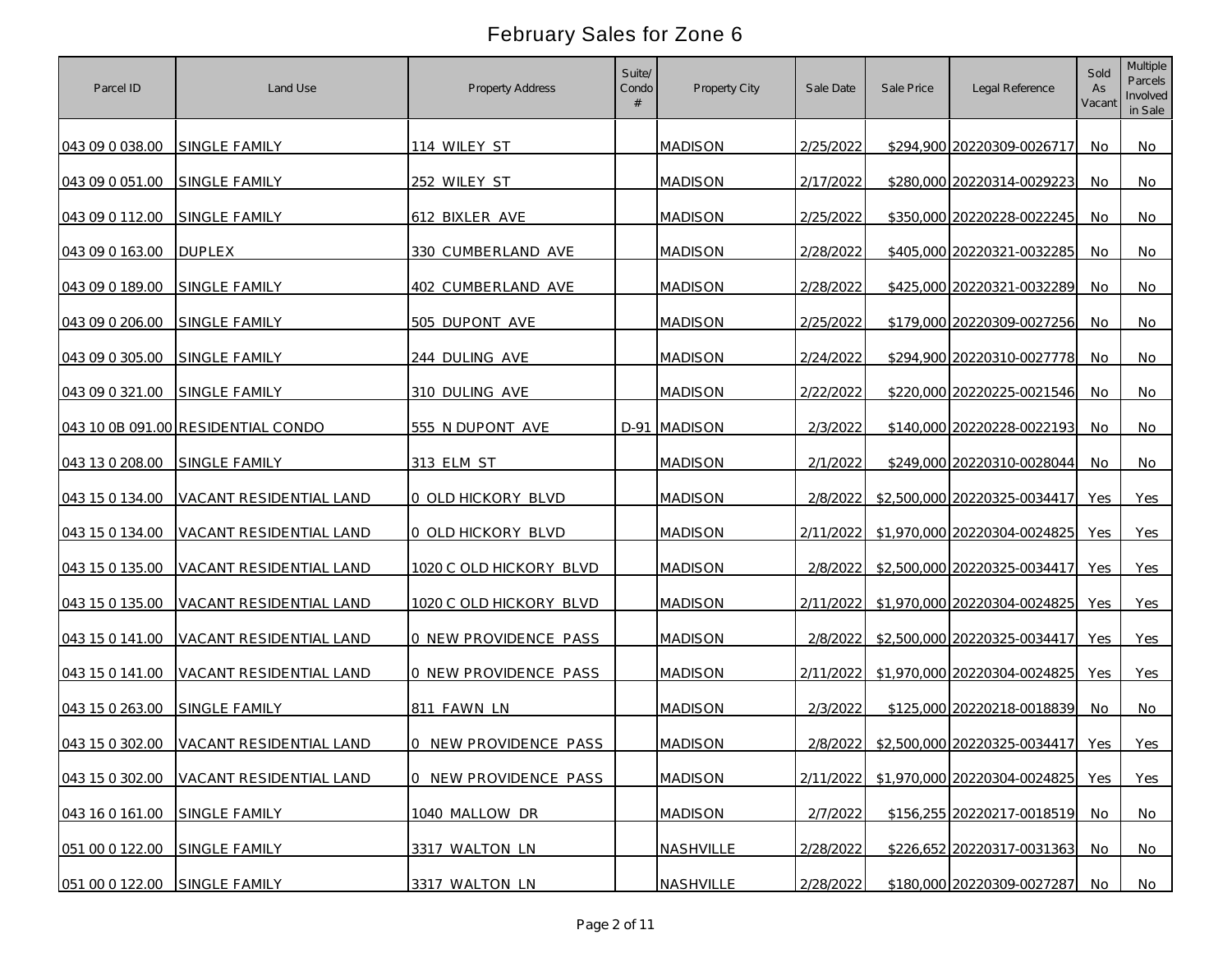| Parcel ID                      | Land Use                           | Property Address                       | Suite/<br>Condo | Property City  | Sale Date | Sale Price | Legal Reference            | Sold<br>As<br>Vacant | <b>Multiple</b><br>Parcels<br>Involved<br>in Sale |
|--------------------------------|------------------------------------|----------------------------------------|-----------------|----------------|-----------|------------|----------------------------|----------------------|---------------------------------------------------|
| 051 00 0 151.00                | <b>SINGLE FAMILY</b>               | 211 WALTON LN                          |                 | <b>MADISON</b> | 2/18/2022 |            | \$470,000 20220223-0020313 | No                   | No                                                |
| 051 03 0 095.00                | SINGLE FAMILY                      | 904 FREYWOOD DR                        |                 | <b>MADISON</b> | 2/11/2022 |            | \$285,000 20220301-0022768 | No                   | No                                                |
| 051 08 0 211.00                | SINGLE FAMILY                      | 215 DUE WEST AVE                       |                 | <b>MADISON</b> | 2/22/2022 |            | \$189,900 20220315-0029891 | No                   | No                                                |
| 051 08 0 211.00                | SINGLE FAMILY                      | 215 DUE WEST AVE                       |                 | <b>MADISON</b> | 2/22/2022 |            | \$175,000 20220308-0025950 | No                   | No                                                |
|                                | 051 10 OL 001.00 RESIDENTIAL CONDO | 98 SHIELDS LN                          |                 | <b>MADISON</b> | 2/22/2022 |            | \$479,000 20220317-0030958 | No                   | No                                                |
| 051 12 0 030.00                | <b>DUPLEX</b>                      | 109 A BERKLEY DR                       |                 | <b>MADISON</b> | 2/1/2022  |            | \$359,900 20220214-0016539 | No.                  | No                                                |
|                                | 051 14 0B 005.00 RESIDENTIAL CONDO | 710 INSPIRATION BLVD                   |                 | <b>MADISON</b> | 2/2/2022  |            | \$465,000 20220214-0016876 | No.                  | No                                                |
|                                | 051 14 0B 009.00 RESIDENTIAL CONDO | 718 INSPIRATION BLVD                   |                 | <b>MADISON</b> | 2/2/2022  |            | \$465,000 20220301-0023277 | No                   | No                                                |
|                                | 051 14 0B 018.00 RESIDENTIAL CONDO | 732<br><b>INSPIRATION BLVD</b>         | $\overline{4}$  | <b>MADISON</b> | 2/8/2022  |            | \$380,000 20220303-0024167 | No                   | No                                                |
|                                | 051 14 0B 021.00 RESIDENTIAL CONDO | 732 INSPIRATION BLVD                   | 7               | <b>MADISON</b> | 2/2/2022  |            | \$430,000 20220215-0017308 | No.                  | No                                                |
|                                | 051 14 0B 033.00 RESIDENTIAL CONDO | <b>INSPIRATION BLVD</b><br>740         |                 | <b>MADISON</b> | 2/25/2022 |            | \$485,000 20220328-0035189 | No                   | No                                                |
| 051 15 0C 002.00 SINGLE FAMILY |                                    | 215 WALTON LN                          |                 | <b>MADISON</b> | 2/2/2022  |            | \$565,000 20220224-0020771 | No                   | No                                                |
| 051 15 OC 021.00 SINGLE FAMILY |                                    | 1520 BEAUS WAY                         |                 | <b>MADISON</b> | 2/4/2022  |            | \$338,900 20220218-0019213 | No                   | No                                                |
| 052 01 0 114.00                | SINGLE FAMILY                      | 249 NEELYS BEND RD                     |                 | <b>MADISON</b> | 2/2/2022  |            | \$425,000 20220203-0012850 | No                   | No                                                |
| 052 01 0C 039.00 SINGLE FAMILY |                                    | 830 NEELYS CHASE DR                    |                 | <b>MADISON</b> | 2/9/2022  |            | \$330,000 20220302-0023854 | No                   | No                                                |
| 052 02 0 245.00                | <b>SINGLE FAMILY</b>               | 324 RANDY RD                           |                 | <b>MADISON</b> | 2/10/2022 |            | \$310,000 20220223-0020507 | No                   | No                                                |
| 052 03 0 095.00                | SINGLE FAMILY                      | 625 KINSEY BLVD                        |                 | <b>MADISON</b> | 2/2/2022  |            | \$230,000 20220208-0014147 | No                   | No                                                |
| 052 05 0 262.00                | <b>DUPLEX</b>                      | 404 K C CT                             |                 | <b>MADISON</b> | 2/25/2022 |            | \$187,500 20220413-0043004 | No.                  | No                                                |
| 052 08 0A 162.00 SINGLE FAMILY |                                    | 1409 PELLICAN PT                       |                 | <b>MADISON</b> | 2/28/2022 |            | \$343,000 20220311-0028381 | No.                  | No                                                |
| 052 08 0A 180.00 SINGLE FAMILY |                                    | 1432 PELLICAN PT                       |                 | <b>MADISON</b> | 2/3/2022  |            | \$330,000 20220215-0017468 | No                   | <b>No</b>                                         |
| 052 12 0 092.00                | VACANT RESIDENTIAL LAND            | 1205 APACHE LN                         |                 | <b>MADISON</b> | 2/17/2022 |            | \$100,000 20220304-0024949 | Yes                  | No                                                |
| 053 09 0B 068.00 SINGLE FAMILY |                                    | 1677 CUMBERLAND STATION<br><b>BLVD</b> |                 | <b>MADISON</b> | 2/11/2022 |            | \$392,500 20220223-0020700 | No.                  | No                                                |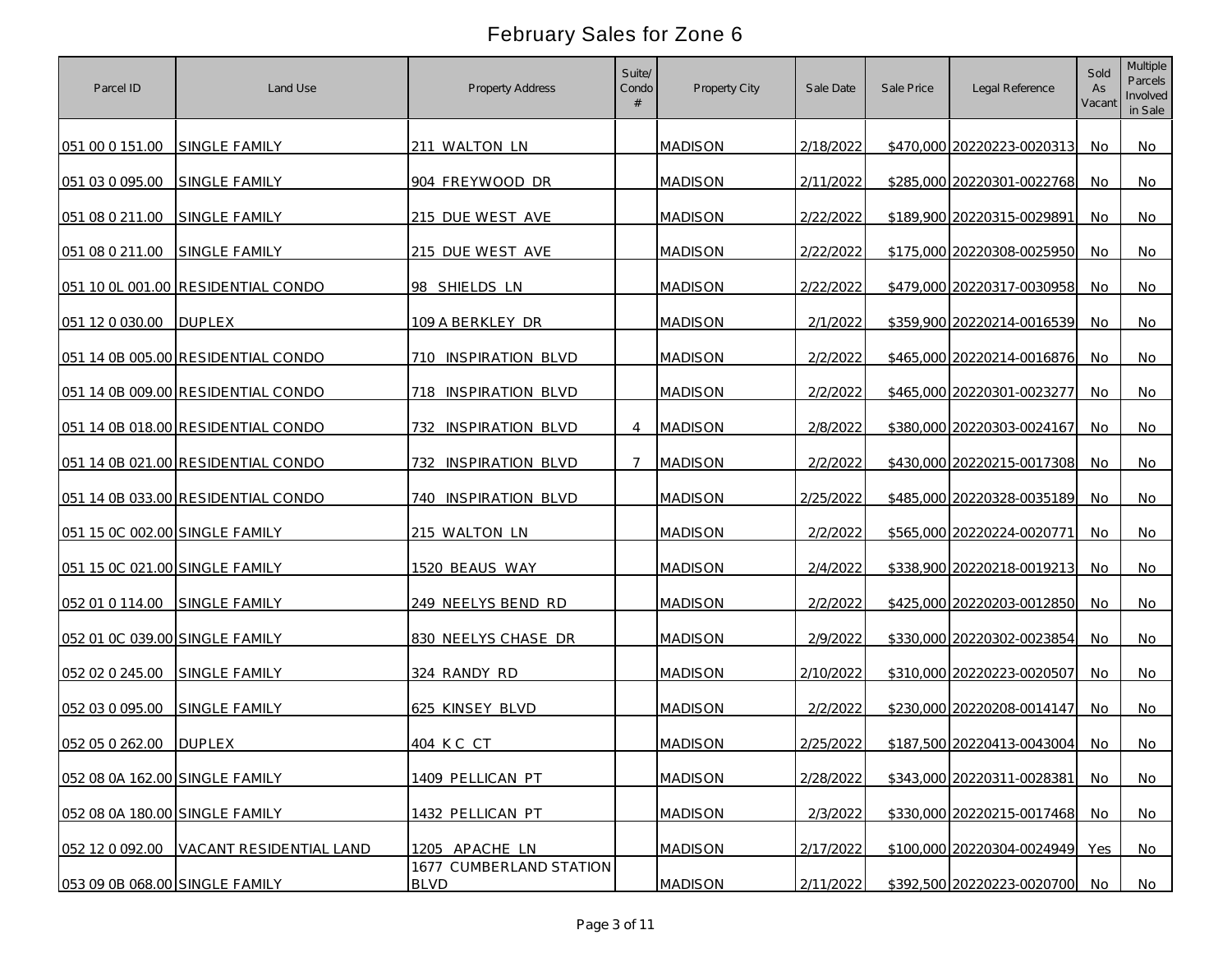| Parcel ID                      | Land Use                           | <b>Property Address</b> | Suite/<br>Condo | Property City    | Sale Date | Sale Price | Legal Reference              | Sold<br>As<br>Vacant | <b>Multiple</b><br>Parcels<br>Involved<br>in Sale |
|--------------------------------|------------------------------------|-------------------------|-----------------|------------------|-----------|------------|------------------------------|----------------------|---------------------------------------------------|
| 053 09 0B 160.00 SINGLE FAMILY |                                    | 2104 FREEMAN LN         |                 | <b>MADISON</b>   | 2/15/2022 |            | \$316,000 20220301-0022900   | No.                  | No                                                |
| 053 09 0B 212.00 SINGLE FAMILY |                                    | 1121 PAWNEE TRL         |                 | <b>MADISON</b>   | 2/9/2022  |            | \$443,600 20220309-0027037   | No.                  | No                                                |
| 060 03 0 075.00                | SINGLE FAMILY                      | 140 SOUTHRIDGE DR       |                 | NASHVILLE        | 2/28/2022 |            | \$368,000 20220302-0023672   | No                   | No                                                |
| 060 04 0 041.00                | <b>DUPLEX</b>                      | 3116 HILLSIDE RD        |                 | NASHVILLE        | 2/22/2022 |            | \$446,500 20220223-0020360   | No                   | No                                                |
| 060 12 0 153.00                | <b>SINGLE FAMILY</b>               | 223 WHITNEY PARK DR     |                 | NASHVILLE        | 2/24/2022 |            | \$345,000 20220228-0022160   | No                   | No                                                |
| 060 16 0 155.00                | <b>SINGLE FAMILY</b>               | 2733 BULLOCK AVE        |                 | NASHVILLE        | 2/4/2022  |            | \$340,000 20220222-0019692   | No                   | No                                                |
| 061 00 0 023.03                | <b>SINGLE FAMILY</b>               | 529 BEN ALLEN RD        |                 | NASHVILLE        | 2/8/2022  |            | \$150,000 20220222-0019870   | No                   | No                                                |
| 061 03 0 052.00                | SINGLE FAMILY                      | 4705 GRINSTEAD PL       |                 | NASHVILLE        | 2/15/2022 |            | \$375,000 20220222-0019987   | No                   | No                                                |
| 061 03 0 117.00                | SINGLE FAMILY                      | 908 SOLLEY DR           |                 | NASHVILLE        | 2/25/2022 |            | \$675,000 20220228-0022285   | No                   | No                                                |
| 061 04 0 091 00                | SINGLE FAMILY                      | 4313 BRUSH HILL RD      |                 | NASHVILLE        | 2/25/2022 |            | \$729,000 20220301-0023025   | No.                  | No                                                |
| 061 04 0 111.00                | <b>SINGLE FAMILY</b>               | 1126 HAYSBORO AVE       |                 | NASHVILLE        | 2/8/2022  |            | \$830,000 20220214-0016664   | No                   | No                                                |
| 061 04 0 121.00                | <b>SINGLE FAMILY</b>               | 4712 TANGLEWOOD DR      |                 | <b>NASHVILLE</b> | 2/4/2022  |            | \$1,650,000 20220217-0018451 | No                   | No                                                |
| 061 06 0 030.00                | <b>SINGLE FAMILY</b>               | 703 MAPLEWOOD LN        |                 | NASHVILLE        | 2/18/2022 |            | \$667,000 20220222-0019765   | No                   | No                                                |
| 061 06 0 054.00                | SINGLE FAMILY                      | 612 MAPLEWOOD LN        |                 | NASHVILLE        | 2/25/2022 |            | \$1,160,000 20220301-0023022 | No                   | No                                                |
| 061 07 0 160.00                | SINGLE FAMILY                      | 904 GWYNN DR            |                 | NASHVILLE        | 2/24/2022 |            | \$460,500 20220228-0022139   | No                   | No                                                |
| 061 07 0 226.00                | <b>SINGLE FAMILY</b>               | 4300 GLYNDA DR          |                 | NASHVILLE        | 2/10/2022 |            | \$350,000 20220222-0020039   | No                   | No                                                |
|                                | 061 07 0C 003.00 RESIDENTIAL CONDO | 4309 C GALLATIN PIKE    |                 | NASHVILLE        | 2/7/2022  |            | \$799,900 20220209-0015038   | No                   | No                                                |
| 061 08 0 086.00                | SINGLE FAMILY                      | 4703 LOVEWOOD DR        |                 | NASHVILLE        | 2/10/2022 |            | \$626,000 20220314-0029692   | No                   | No                                                |
| 061 10 0 142.00                | SINGLE FAMILY                      | 905 MATTHEWS AVE        |                 | NASHVILLE        | 2/14/2022 |            | \$201,600 20220228-0022195   | No.                  | No                                                |
| 061 11 0 023 00                | SINGLE FAMILY                      | 907 MATTHEWS AVE        |                 | NASHVILLE        | 2/9/2022  |            | \$418,000 20220217-0018551   | No                   | No                                                |
| 061 12 0 117.00                | SINGLE FAMILY                      | 1307 RIVERWOOD DR       |                 | NASHVILLE        | 2/25/2022 |            | \$833,000 20220308-0026381   | No.                  | No                                                |
| 061 14 0 101.00                | SINGLE FAMILY                      | 3825 BURRUS ST          |                 | NASHVILLE        | 2/14/2022 |            | \$674,751 20220309-0026941   | No                   | No                                                |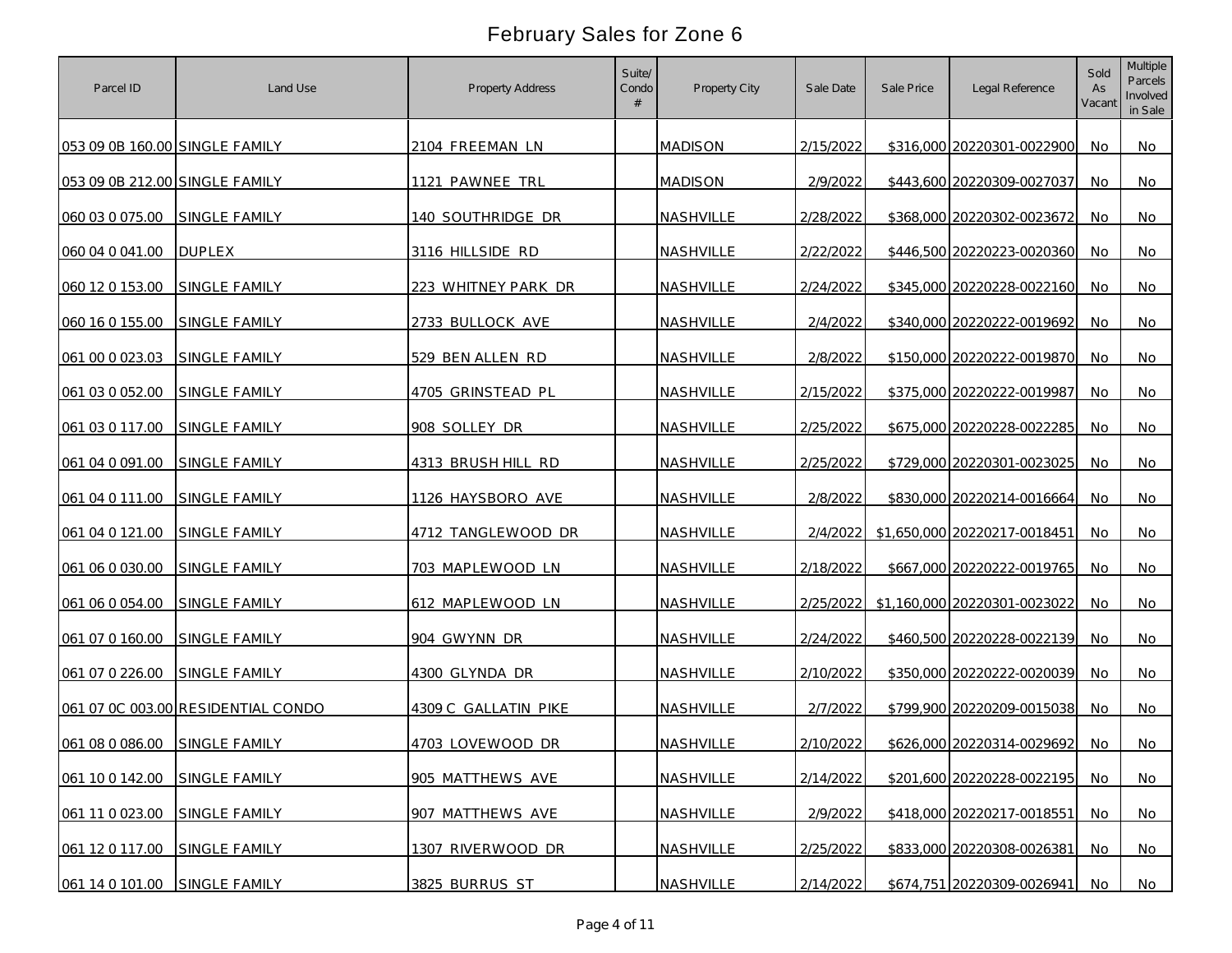| Parcel ID       | Land Use                           | Property Address              | Suite/<br>Condo | Property City  | Sale Date | Sale Price | Legal Reference            | Sold<br>As<br>Vacant | <b>Multiple</b><br>Parcels<br>Involved<br>in Sale |
|-----------------|------------------------------------|-------------------------------|-----------------|----------------|-----------|------------|----------------------------|----------------------|---------------------------------------------------|
| 061 14 0 125.00 | SINGLE FAMILY                      | 3824 BURRUS ST                |                 | NASHVILLE      | 2/17/2022 |            | \$530,000 20220302-0023539 | No.                  | No                                                |
| 061 14 0 148.00 | SINGLE FAMILY                      | 3725 HILLTOP LN               |                 | NASHVILLE      | 2/3/2022  |            | \$325,000 20220208-0014157 | No.                  | No                                                |
| 061 16 0 115.00 | SINGLE FAMILY                      | 1333 MCALPINE AVE             |                 | NASHVILLE      | 2/22/2022 |            | \$607,500 20220307-0025458 | No                   | No                                                |
| 061 16 0 249.00 | SINGLE FAMILY                      | 1246 ARDEE AVE                |                 | NASHVILLE      | 2/18/2022 |            | \$350,087 20220307-0025443 | No                   | No                                                |
| 061 16 0 295.00 | <b>SINGLE FAMILY</b>               | 1324 ARDEE AVE                |                 | NASHVILLE      | 2/2/2022  |            | \$517,500 20220301-0023381 | No                   | No                                                |
|                 | 061 16 0D 002.00 RESIDENTIAL CONDO | <b>GREENLAND AVE</b><br>1309. |                 | NASHVILLE      | 2/24/2022 |            | \$750,000 20220316-0030293 | No.                  | No                                                |
| 063 02 0 105.00 | <b>SINGLE FAMILY</b>               | 1517 OCOEE TRL                |                 | <b>MADISON</b> | 2/28/2022 |            | \$287,330 20220310-0027956 | No.                  | No                                                |
| 063 02 0 114.00 | SINGLE FAMILY                      | 1455 OCOEE TRL                |                 | <b>MADISON</b> | 2/22/2022 |            | \$180,000 20220307-0025605 | No.                  | No                                                |
| 071 04 0 023.00 | SINGLE FAMILY                      | 2614 WOODYHILL DR             |                 | NASHVILLE      | 2/28/2022 |            | \$429,900 20220303-0024517 | No                   | No                                                |
| 071 04 0 072.00 | SINGLE FAMILY                      | 160 DELLWAY DR                |                 | NASHVILLE      | 2/14/2022 |            | \$350,000 20220302-0023450 | No.                  | No                                                |
| 071 04 0 212.00 | SINGLE FAMILY                      | 2515 FLAMINGO DR              |                 | NASHVILLE      | 2/4/2022  |            | \$465,000 20220208-0014525 | No.                  | No                                                |
| 071 04 0 232.00 | SINGLE FAMILY                      | 2604 OAKWOOD AVE              |                 | NASHVILLE      | 2/24/2022 |            | \$489,000 20220225-0021670 | No                   | No                                                |
|                 | 071 07 0F 006.00 RESIDENTIAL CONDO | 105 DUKE ST                   | 6               | NASHVILLE      | 2/28/2022 |            | \$435,000 20220314-0029236 | No                   | No                                                |
|                 | 071 07 0G 002.00 RESIDENTIAL CONDO | 110 DUKE ST                   |                 | NASHVILLE      | 2/28/2022 |            | \$270,000 20220310-0027594 | No                   | No                                                |
| 071 08 0 030.00 | SINGLE FAMILY                      | 323 DUKE ST                   |                 | NASHVILLE      | 2/18/2022 |            | \$147,000 20220228-0022132 | No                   | No                                                |
| 071 08 0 137.00 | <b>SPLIT CLASS</b>                 | 2104 JONES AVE                |                 | NASHVILLE      | 2/18/2022 |            | \$365,000 20220222-0019775 | No                   | No                                                |
| 071 08 0 210.00 | SINGLE FAMILY                      | 535 B WESLEY AVE              |                 | NASHVILLE      | 2/22/2022 |            | \$450,000 20220225-0021875 | <b>No</b>            | No                                                |
|                 | 071 08 0G 001.00 RESIDENTIAL CONDO | 327 B DUKE ST                 |                 | NASHVILLE      | 2/8/2022  |            | \$530,000 20220218-0019328 | No                   | No                                                |
| 071 11 0 022.00 | <b>DUPLEX</b>                      | 203 GATEWOOD AVE              |                 | NASHVILLE      | 2/4/2022  |            | \$325,000 20220216-0018028 | No.                  | No                                                |
| 071 11 0 022.00 | <b>DUPLEX</b>                      | 203 GATEWOOD AVE              |                 | NASHVILLE      | 2/4/2022  |            | \$329,900 20220216-0018029 | No                   | <b>No</b>                                         |
| 071 11 0 098.00 | SINGLE FAMILY                      | 318 EDITH AVE                 |                 | NASHVILLE      | 2/22/2022 |            | \$637,000 20220304-0024771 | No.                  | No                                                |
| 071 11 0 515.00 | SINGLE FAMILY                      | 303 GATEWOOD AVE              |                 | NASHVILLE      | 2/24/2022 |            | \$577,400 20220309-0026742 | No.                  | No                                                |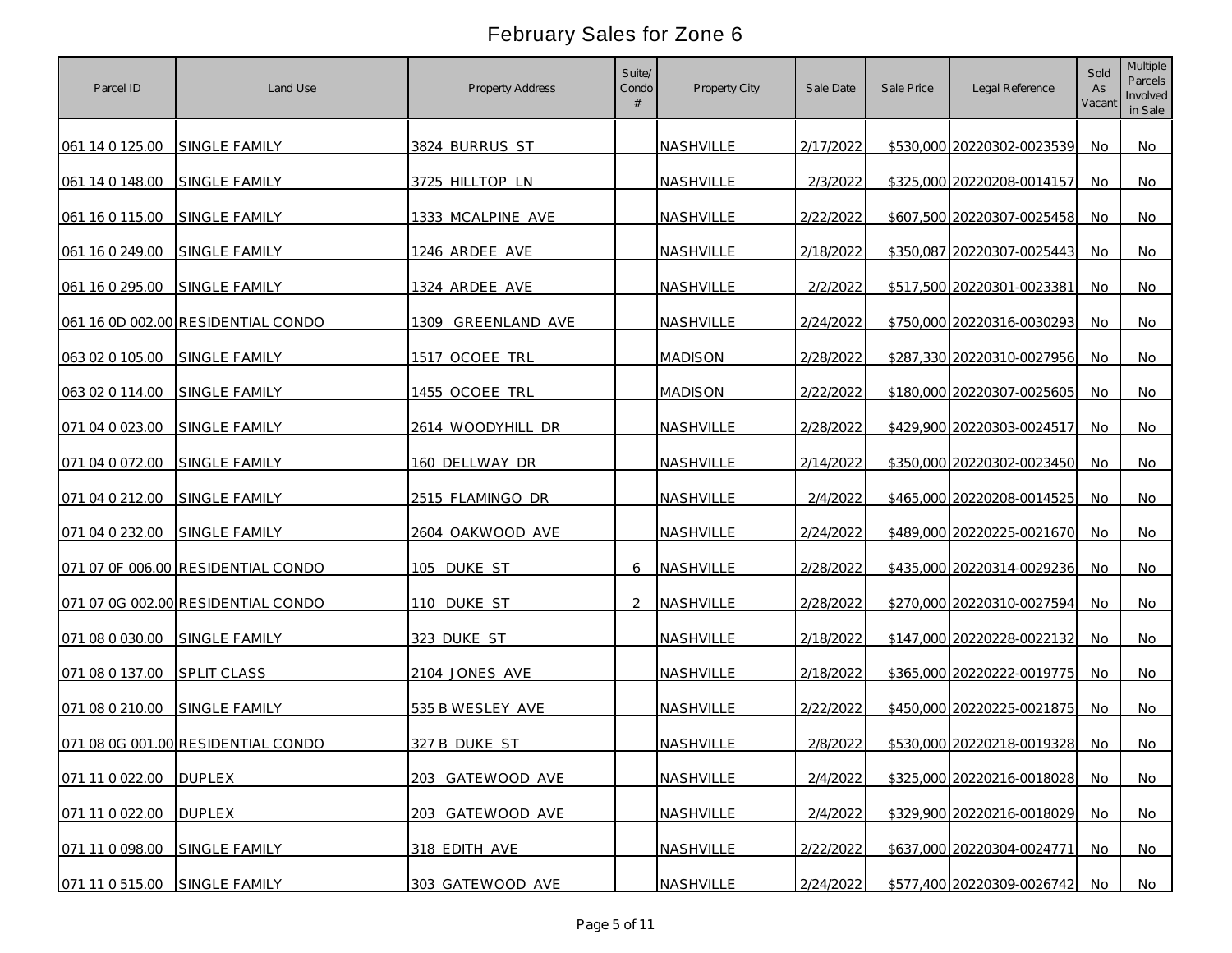| Parcel ID       | Land Use                           | Property Address     | Suite/<br>Condo | Property City | Sale Date | Sale Price | Legal Reference              | Sold<br>As<br>Vacant | <b>Multiple</b><br>Parcels<br>Involved<br>in Sale |
|-----------------|------------------------------------|----------------------|-----------------|---------------|-----------|------------|------------------------------|----------------------|---------------------------------------------------|
|                 | 071 11 0H 001.00 RESIDENTIAL CONDO | 1519 MERIDIAN ST     |                 | NASHVILLE     | 2/4/2022  |            | \$579,900 20220217-0018647   | No                   | No                                                |
|                 | 071 11 0H 002.00 RESIDENTIAL CONDO | 1519 MERIDIAN ST     | $\mathcal{L}$   | NASHVILLE     | 2/10/2022 |            | \$579,900 20220222-0020093   | No                   | No                                                |
| 071 12 0 135.00 | SINGLE FAMILY                      | 803 CHICKASAW AVE    |                 | NASHVILLE     | 2/25/2022 |            | \$525,000 20220309-0026733   | No                   | No                                                |
| 071 12 0 167.00 | SINGLE FAMILY                      | 726 CHICKASAW AVE    |                 | NASHVILLE     | 2/28/2022 |            | \$435,000 20220303-0024521   | No                   | No                                                |
| 071 12 0 232.00 | SINGLE FAMILY                      | 1509 JONES AVE       |                 | NASHVILLE     | 2/18/2022 |            | \$620,000 20220302-0023821   | No                   | No                                                |
| 071 15 0 020.00 | SINGLE FAMILY                      | 134 MARIE ST         |                 | NASHVILLE     | 2/22/2022 |            | \$605,000 20220310-0027777   | No.                  | No                                                |
| 071 15 0 326.00 | <b>SINGLE FAMILY</b>               | 1232 N 2ND ST        |                 | NASHVILLE     | 2/25/2022 |            | \$1,050,000 20220301-0023129 | No.                  | No                                                |
|                 | 071 15 OR 001.00 RESIDENTIAL CONDO | 1201 A STAINBACK AVE |                 | NASHVILLE     | 2/24/2022 |            | \$650,900 20220310-0027622   | No                   | No                                                |
| 071 16 0 120.00 | SINGLE FAMILY                      | 1403 MONTGOMERY AVE  |                 | NASHVILLE     | 2/28/2022 |            | \$286,000 20220311-0028863   | No                   | No                                                |
| 071 16 0 223.00 | SINGLE FAMILY                      | 1213 N 6TH ST        |                 | NASHVILLE     | 2/17/2022 |            | \$365,000 20220222-0019968   | No.                  | No                                                |
| 071 16 0 464.00 | <b>SINGLE FAMILY</b>               | 1209 A N 8TH ST      |                 | NASHVILLE     | 2/23/2022 |            | \$550,000 20220307-0025565   | No                   | No                                                |
| 072 01 0 029.00 | SINGLE FAMILY                      | 2510 ALLENWOOD DR    |                 | NASHVILLE     | 2/16/2022 |            | \$300,000 20220301-0023194   | No                   | No                                                |
| 072 03 0 220.00 | <b>DUPLEX</b>                      | 1215 GREENFIELD AVE  |                 | NASHVILLE     | 2/10/2022 |            | \$705,000 20220216-0017731   | No                   | No                                                |
| 072 03 0 289.00 | SINGLE FAMILY                      | 1141 SHELTON AVE     |                 | NASHVILLE     | 2/16/2022 |            | \$720,000 20220228-0022337   | No                   | No                                                |
| 072 04 0 098.00 | SINGLE FAMILY                      | 1505 STRATFORD AVE   |                 | NASHVILLE     | 2/22/2022 |            | \$425,000 20220308-0026514   | No                   | No                                                |
| 072 05 0 080.00 | SINGLE FAMILY                      | 914 ELVIRA AVE       |                 | NASHVILLE     | 2/1/2022  |            | \$315,000 20220208-0014144   | No                   | No                                                |
|                 | 072 05 OL 408.00 RESIDENTIAL CONDO | 1041 E TRINITY LN    |                 | 408 NASHVILLE | 2/28/2022 |            | \$397,500 20220314-0029243   | No                   | No                                                |
| 072 06 0 010 00 | SINGLE FAMILY                      | 1009 MAYNOR AVE      |                 | NASHVILLE     | 2/28/2022 |            | \$530,000 20220309-0026869   | No                   | No                                                |
| 072 06 0 323.00 | SINGLE FAMILY                      | 1303 KENMORE CT      |                 | NASHVILLE     | 2/28/2022 |            | \$421,900 20220311-0028259   | <b>No</b>            | No                                                |
| 072 06 0 357.00 | SINGLE FAMILY                      | 1202 KELLER AVE      |                 | NASHVILLE     | 2/28/2022 |            | \$390,000 20220302-0023722   | No                   | <b>No</b>                                         |
|                 | 072 06 1L 001.00 RESIDENTIAL CONDO | 1012 C MAYNOR AVE    |                 | NASHVILLE     | 2/17/2022 |            | \$670,000 20220406-0040113   | No.                  | No                                                |
|                 | 072 06 3N 005.00 RESIDENTIAL CONDO | 1077 E TRINITY LN    |                 | 202 NASHVILLE | 2/12/2022 |            | \$239,000 20220224-0021483   | No                   | No                                                |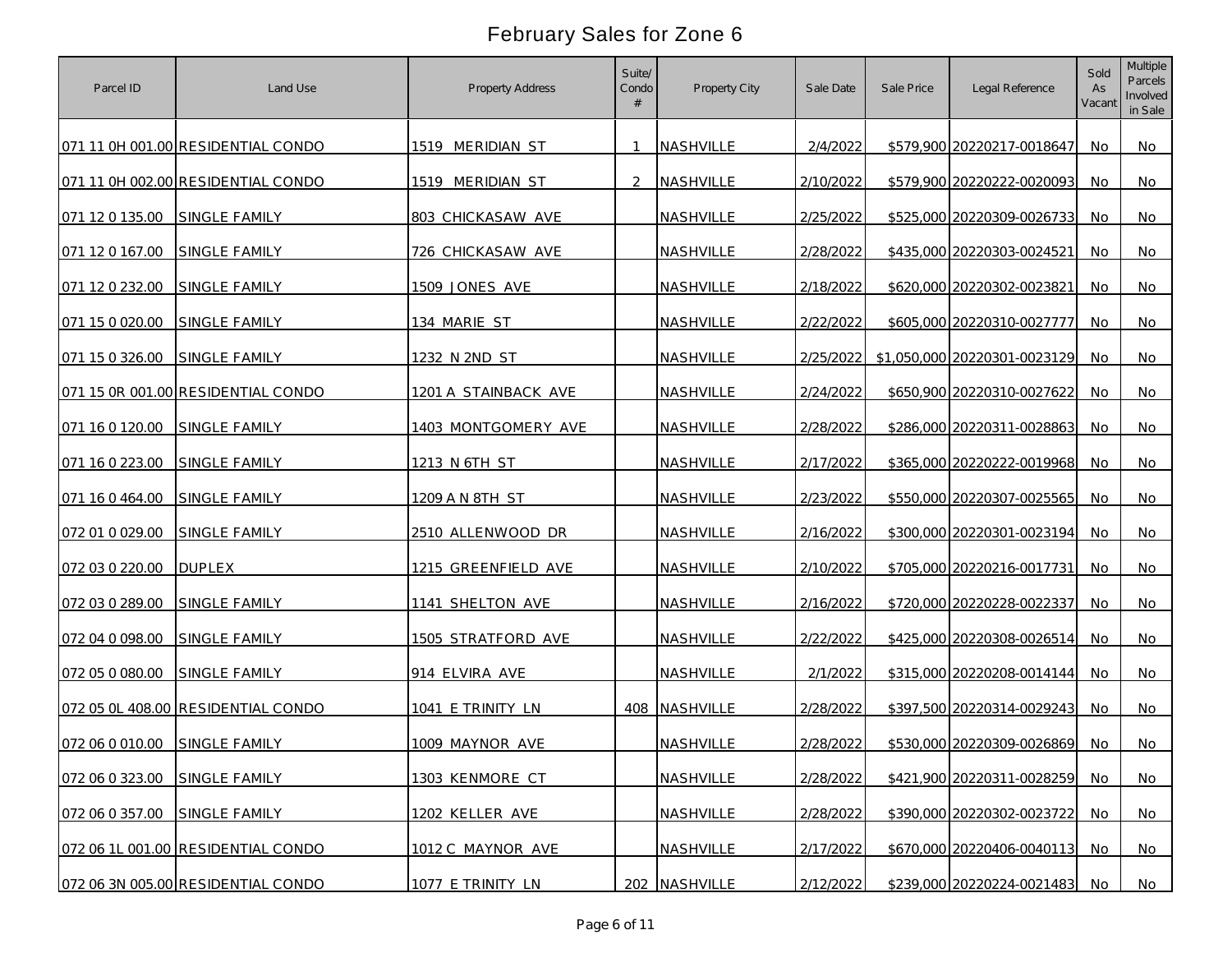| Parcel ID        | Land Use                                 | <b>Property Address</b> | Suite/<br>Condo | Property City | Sale Date | Sale Price | Legal Reference            | Sold<br>As<br>Vacant | <b>Multiple</b><br>Parcels<br>Involved<br>in Sale |
|------------------|------------------------------------------|-------------------------|-----------------|---------------|-----------|------------|----------------------------|----------------------|---------------------------------------------------|
| 072 07 0 325.00  | SINGLE FAMILY                            | 1221 KENMORE PL         |                 | NASHVILLE     | 2/28/2022 |            | \$699,000 20220310-0027921 | No.                  | No                                                |
|                  | 072 07 0K 002.00 RESIDENTIAL CONDO       | 1226 B MCGAVOCK PIKE    |                 | NASHVILLE     | 2/3/2022  |            | \$515,000 20220215-0017560 | No.                  | No                                                |
| 072 08 0 237.00  | SINGLE FAMILY                            | 2227 RAVENWOOD DR       |                 | NASHVILLE     | 2/28/2022 |            | \$449,000 20220310-0027987 | No                   | No                                                |
| 072 09 0 097.00  | SINGLE FAMILY                            | 1011 BURCHWOOD AVE      |                 | NASHVILLE     | 2/18/2022 |            | \$650,000 20220311-0028471 | No                   | No                                                |
| 072 09 0 338.00  | <b>SINGLE FAMILY</b>                     | 928 CAROLYN AVE         |                 | NASHVILLE     | 2/11/2022 |            | \$675,000 20220224-0021363 | No                   | No                                                |
| 072 09 0 344.00  | SINGLE FAMILY                            | 923 CAHAL AVE           |                 | NASHVILLE     | 2/10/2022 |            | \$371,000 20220223-0020472 | No                   | No                                                |
|                  | 072 10 1A 047.00 RESIDENTIAL CONDO       | 1122 LITTON AVE         |                 | 306 NASHVILLE | 2/1/2022  |            | \$310,000 20220214-0016428 | No                   | No                                                |
|                  | 072 10 1A 058.00 RESIDENTIAL CONDO       | 1122 LITTON AVE         |                 | 318 NASHVILLE | 2/9/2022  |            | \$259,000 20220222-0019729 | No                   | No                                                |
|                  | 072 10 1A 075.00 RESIDENTIAL CONDO       | 1118 LITTON AVE         |                 | 206 NASHVILLE | 2/10/2022 |            | \$259,000 20220224-0021105 | No                   | No                                                |
| 072 11 0 233.00  | SINGLE FAMILY                            | 2629 PENNINGTON AVE     |                 | NASHVILLE     | 2/18/2022 |            | \$479,000 20220222-0019832 | No.                  | No                                                |
| 072 11 0 384.00  | <b>SINGLE FAMILY</b>                     | 1616 LITTON AVE         |                 | NASHVILLE     | 2/1/2022  |            | \$310,000 20220202-0012495 | No                   | No                                                |
|                  | 072 11 0Z 002.00 RESIDENTIAL CONDO       | 1413 D MONETTA AVE      |                 | NASHVILLE     | 2/24/2022 |            | \$550,000 20220309-0026846 | No                   | No                                                |
|                  | 072 11 2P 001.00 RESIDENTIAL CONDO       | 1603 A LITTON AVE       |                 | NASHVILLE     | 2/10/2022 |            | \$423,000 20220310-0027891 | No                   | No                                                |
|                  | 072 11 2P 002.00 VACANT RESIDENTIAL LAND | 1603 B LITTON AVE       |                 | NASHVILLE     | 2/23/2022 |            | \$131,000 20220315-0029897 | Yes                  | No                                                |
|                  | 072 11 2P 002.00 VACANT RESIDENTIAL LAND | 1603 B LITTON AVE       |                 | NASHVILLE     | 2/23/2022 |            | \$120,000 20220308-0025962 | Yes                  | No                                                |
|                  | 072 11 3Y 001.00 RESIDENTIAL CONDO       | 2143 A BURNS ST         |                 | NASHVILLE     | 2/28/2022 |            | \$578,700 20220330-0036584 | No                   | No                                                |
| 072 11 41 002.00 | RESIDENTIAL CONDO                        | 2641 PENNINGTON AVE     |                 | NASHVILLE     | 2/18/2022 |            | \$650,000 20220304-0024765 | No                   | No                                                |
| 072 12 0 003.00  | SINGLE FAMILY                            | 1705 HANOVER RD         |                 | NASHVILLE     | 2/25/2022 |            | \$585,000 20220311-0028326 | No.                  | No                                                |
| 072 12 0 105.00  | <b>SINGLE FAMILY</b>                     | 2201 STRATFORD AVE      |                 | NASHVILLE     | 2/25/2022 |            | \$505,000 20220228-0022127 | No.                  | No                                                |
| 072 13 0 084.00  | DORMITORY/BOARDING HOUSE                 | 2502 TREVECCA AVE       |                 | NASHVILLE     | 2/4/2022  |            | \$550,000 20220222-0019660 | No                   | <b>No</b>                                         |
|                  | 072 13 0G 002.00 RESIDENTIAL CONDO       | 932 B CAHAL AVE         |                 | NASHVILLE     | 2/17/2022 |            | \$605,000 20220218-0019218 | No.                  | No                                                |
| 072 14 0 284.00  | SINGLE FAMILY                            | 1608 CAHAL AVE          |                 | NASHVILLE     | 2/23/2022 |            | \$515,000 20220225-0021826 | No.                  | No                                                |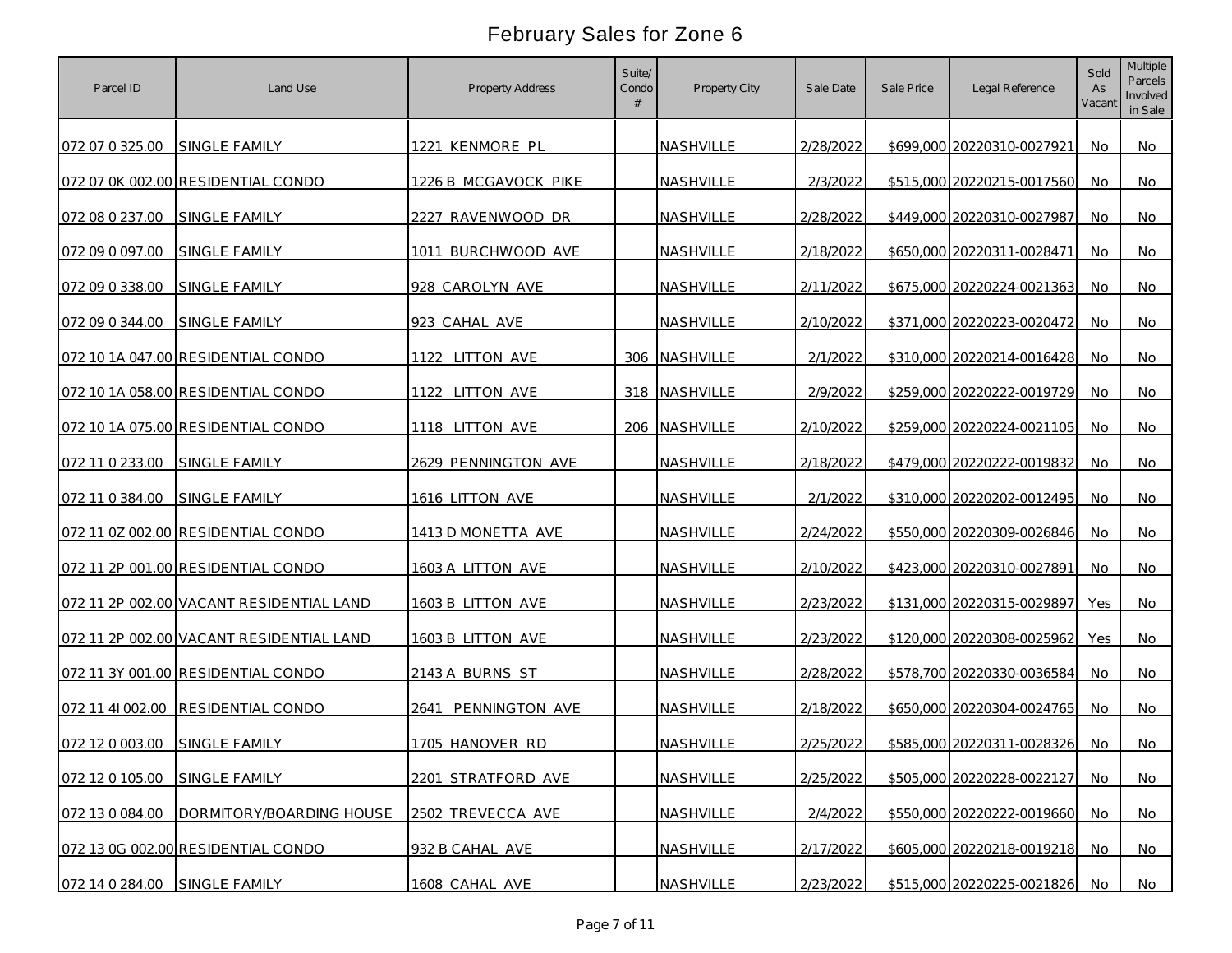| Parcel ID       | Land Use                           | <b>Property Address</b> | Suite/<br>Condo | Property City    | Sale Date | Sale Price | Legal Reference                        | Sold<br>As<br>Vacant | <b>Multiple</b><br>Parcels<br>Involved<br>in Sale |
|-----------------|------------------------------------|-------------------------|-----------------|------------------|-----------|------------|----------------------------------------|----------------------|---------------------------------------------------|
|                 | 072 14 1A 001.00 RESIDENTIAL CONDO | 1147 CAHAL AVE          |                 | NASHVILLE        | 2/24/2022 |            | \$374,000 20220315-0029767             | No.                  | No                                                |
|                 | 072 14 3M 001.00 RESIDENTIAL CONDO | 1528 A STRAIGHTWAY AVE  |                 | NASHVILLE        | 2/16/2022 |            | \$636,000 20220302-0023703             | No.                  | No                                                |
|                 | 072 14 4T 001.00 RESIDENTIAL CONDO | 2 C BELLE FORREST AVE   |                 | NASHVILLE        | 2/28/2022 |            | \$879,900 20220311-0028349             | No                   | No                                                |
|                 | 072 14 4W 002.00 RESIDENTIAL CONDO | 1404 STRAIGHTWAY AVE    |                 | NASHVILLE        | 2/28/2022 |            | \$480,000 20220310-0027740             | No                   | No                                                |
| 072 15 0 259.00 | <b>SINGLE FAMILY</b>               | 100 MCKENNELL DR        |                 | NASHVILLE        | 2/28/2022 |            | \$400,000 20220308-0026101             | No                   | No                                                |
| 072 15 0 294.00 | <b>SINGLE FAMILY</b>               | 1600 PEERMAN DR         |                 | NASHVILLE        | 2/3/2022  |            | \$350,000 20220228-0022704             | No.                  | No                                                |
|                 | 072 15 0A 104.00 RESIDENTIAL CONDO | 104 PORTER TER          |                 | NASHVILLE        | 2/11/2022 |            | \$250,000 20220301-0022756             | No                   | No                                                |
|                 | 072 15 0A 116.00 RESIDENTIAL CONDO | 116 PORTER TER          |                 | NASHVILLE        | 2/28/2022 |            | \$270,000 20220301-0023117             | No.                  | No                                                |
|                 | 072 15 2N 001.00 RESIDENTIAL CONDO | 1607 A BRANCH ST        |                 | NASHVILLE        | 2/1/2022  |            | \$560,000 20220203-0012837             | No                   | No                                                |
| 072 16 0 001 00 | SINGLE FAMILY                      | 1711 SHERWOOD LN        |                 | NASHVILLE        | 2/16/2022 |            | \$850,000 20220222-0019847             | No.                  | No                                                |
| 072 16 0 192.00 | <b>SINGLE FAMILY</b>               | 1500 WAYNE DR           |                 | <b>NASHVILLE</b> | 2/2/2022  |            | \$425,000 20220204-0013275             | <b>No</b>            | No                                                |
|                 | 072 16 0J 001.00 RESIDENTIAL CONDO | 1823 TAMMANY DR         |                 | <b>NASHVILLE</b> | 2/1/2022  |            | \$710,000 20220224-0020907             | No                   | No                                                |
|                 | 072 16 1H 002.00 RESIDENTIAL CONDO | 1526 HARWOOD DR         |                 | NASHVILLE        | 2/18/2022 |            | \$770,000 20220303-0024160             | <b>No</b>            | No                                                |
| 073 05 0 028.00 | SINGLE FAMILY                      | 1920 AVALON DR          |                 | NASHVILLE        | 2/18/2022 |            | \$285,000 20220228-0022536             | No                   | No                                                |
| 073 05 0 055.00 | SINGLE FAMILY                      | 1905 DEMARIUS DR        |                 | <b>NASHVILLE</b> | 2/18/2022 |            | \$620,000 20220225-0021806             | No                   | No                                                |
| 073 10 0 043.00 | SINGLE FAMILY                      | 205 MORGANMEADE CT      |                 | NASHVILLE        | 2/7/2022  |            | \$522,000 20220218-0019535             | No                   | No                                                |
| 082 03 0 144.00 | SINGLE FAMILY                      | 204 CLEVELAND ST        |                 | NASHVILLE        | 2/18/2022 |            | \$350,000 20220302-0023861             | No                   | No                                                |
| 082 03 0 156.00 | SINGLE FAMILY                      | 209 CLEVELAND ST        |                 | NASHVILLE        | 2/10/2022 |            | \$350,000 20220211-0016073             | No.                  | No                                                |
| 082 03 0 189.00 | SINGLE FAMILY                      | 1121 STOCKELL ST        |                 | NASHVILLE        | 2/11/2022 |            | \$341,550 20220307-0025470             | No.                  | No                                                |
| 082 03 0 361.00 | <b>CHURCH</b>                      | 1105 STAINBACK AVE      |                 | NASHVILLE        | 2/17/2022 |            | \$2,150,000 20220307-0025374           | No                   | Yes                                               |
| 082 03 0 363.00 | VACANT RESIDENTIAL LAND            | 1109 STAINBACK AVE      |                 | NASHVILLE        |           |            | 2/17/2022 \$2,150,000 20220307-0025374 | No.                  | Yes                                               |
| 082 03 0 378.00 | SINGLE FAMILY                      | 1112 LISCHEY AVE        |                 | NASHVILLE        |           |            | 2/17/2022 \$2,150,000 20220307-0025374 | No.                  | Yes                                               |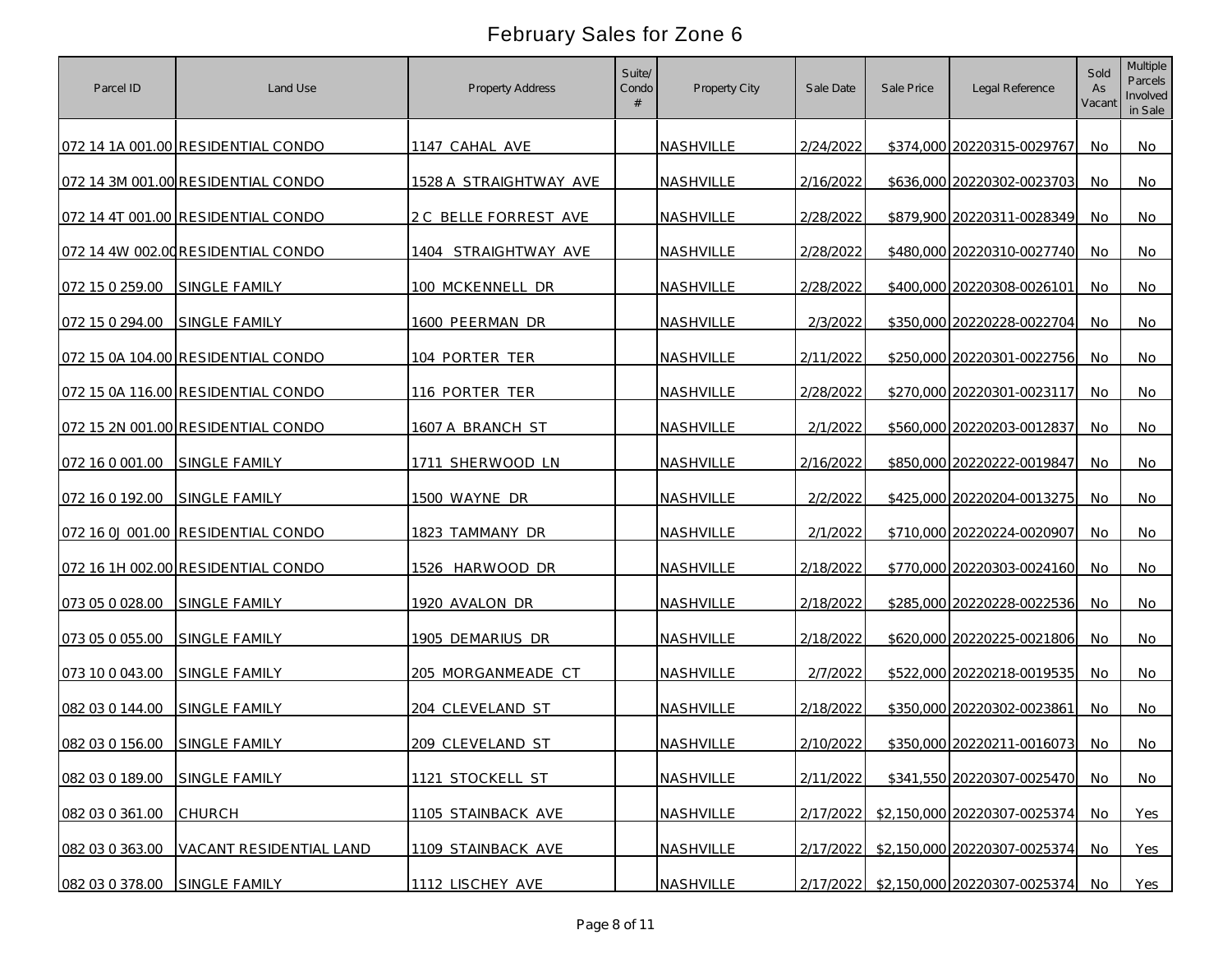| Parcel ID                     | Land Use                                 | Property Address    | Suite/<br>Condo | Property City | Sale Date | Sale Price | Legal Reference              | Sold<br>As<br>Vacant | <b>Multiple</b><br>Parcels<br>Involved<br>in Sale |
|-------------------------------|------------------------------------------|---------------------|-----------------|---------------|-----------|------------|------------------------------|----------------------|---------------------------------------------------|
| 082 03 0 383.00               | <b>CHURCH</b>                            | 1100 LISCHEY AVE    |                 | NASHVILLE     | 2/17/2022 |            | \$2,150,000 20220307-0025374 | No.                  | Yes                                               |
| 082 03 0 515.00               | VACANT RESIDENTIAL LAND                  | 927 N 5TH ST        |                 | NASHVILLE     | 2/4/2022  |            | \$260,000 20220218-0018888   | Yes                  | No                                                |
|                               | 082 03 0D 003.00 RESIDENTIAL CONDO       | 1031 DICKERSON PIKE |                 | NASHVILLE     | 2/22/2022 |            | \$590,000 20220304-0024781   | No                   | No                                                |
| 082 04 0 407.00               | SINGLE FAMILY                            | 916 MANILA AVE      |                 | NASHVILLE     | 2/14/2022 |            | \$400,000 20220217-0018334   | No                   | No                                                |
|                               | 082 04 0K 001.00 RESIDENTIAL CONDO       | 912 A N 6TH ST      |                 | NASHVILLE     | 2/4/2022  |            | \$739,900 20220217-0018743   | No                   | No                                                |
|                               | 082 04 0K 002.00 RESIDENTIAL CONDO       | 912 B N 6TH ST      |                 | NASHVILLE     | 2/4/2022  |            | \$739,900 20220217-0018779   | No.                  | No                                                |
| 082 07 0 400.00               | <b>SINGLE FAMILY</b>                     | 819 LISCHEY AVE     |                 | NASHVILLE     | 2/16/2022 |            | \$200,000 20220301-0022947   | No.                  | No                                                |
| 082 07 0 428.01               | SINGLE FAMILY                            | 712 N 5TH ST        |                 | NASHVILLE     | 2/9/2022  |            | \$175,000 20220210-0015773   | No.                  | No                                                |
| 082 07 0 428.01               | SINGLE FAMILY                            | 712 N 5TH ST        |                 | NASHVILLE     | 2/9/2022  |            | \$265,000 20220210-0015774   | No.                  | No                                                |
| 082 08 0 234.00               | <b>SINGLE FAMILY</b>                     | 712 HART AVE        |                 | NASHVILLE     | 2/15/2022 |            | \$570,000 20220301-0022871   | No.                  | No                                                |
| 082 08 0 291.00               | <b>DUPLEX</b>                            | 1001 SEYMOUR AVE    |                 | NASHVILLE     | 2/22/2022 |            | \$390,000 20220307-0025542   | No                   | No                                                |
| 082 12 0 094.00               | <b>SINGLE FAMILY</b>                     | 108 N 9TH ST        |                 | NASHVILLE     | 2/23/2022 |            | \$295,000 20220315-0030082   | No                   | No                                                |
| 082 12 0 094 00               | <b>SINGLE FAMILY</b>                     | 108 N 9TH ST        |                 | NASHVILLE     | 2/25/2022 |            | \$390,777 20220316-0030281   | No                   | No                                                |
|                               | 082 12 2C 002.00 VACANT RESIDENTIAL LAND | 910 SMILEY ST       |                 | NASHVILLE     | 2/16/2022 |            | \$275,000 20211221-0168482   | No                   | Yes                                               |
|                               | 082 12 2C 003.00 VACANT RESIDENTIAL LAND | 912 SMILEY ST       |                 | NASHVILLE     | 2/16/2022 |            | \$275,000 20211221-0168482   | No                   | Yes                                               |
|                               | 082 12 2C 004.00 VACANT RESIDENTIAL LAND | 914 SMILEY ST       |                 | NASHVILLE     | 2/16/2022 |            | \$275,000 20211221-0168482   | No                   | Yes                                               |
|                               | 082 15 0A 024.00 RESIDENTIAL CONDO       | 2115 YEAMAN PL      |                 | 215 NASHVILLE | 2/22/2022 |            | \$335,000 20220307-0025310   | No                   | No                                                |
|                               | 082 15 0A 079.00 RESIDENTIAL CONDO       | 2115 YEAMAN PL      |                 | 413 NASHVILLE | 2/15/2022 |            | \$326,000 20220301-0023102   | No                   | No                                                |
|                               | 082 16 0E 028.00 RESIDENTIAL CONDO       | 800 WOODLAND ST     |                 | 307 NASHVILLE | 2/28/2022 |            | \$325,000 20220311-0028562   | <b>No</b>            | No                                                |
|                               | 082 16 0U 003.00 RESIDENTIAL CONDO       | 954 RUSSELL ST      |                 | NASHVILLE     | 2/28/2022 |            | \$990,000 20220321-0032054   | No                   | <b>No</b>                                         |
| 083 01 0 092.00               | SINGLE FAMILY                            | 1047 SHARPE AVE     |                 | NASHVILLE     | 2/11/2022 |            | \$375,000 20220224-0021035   | No.                  | No                                                |
| 083 01 0 307.00 SINGLE FAMILY |                                          | 1301 GREENWOOD AVE  |                 | NASHVILLE     | 2/3/2022  |            | \$630,000 20220204-0013167   | No.                  | No                                                |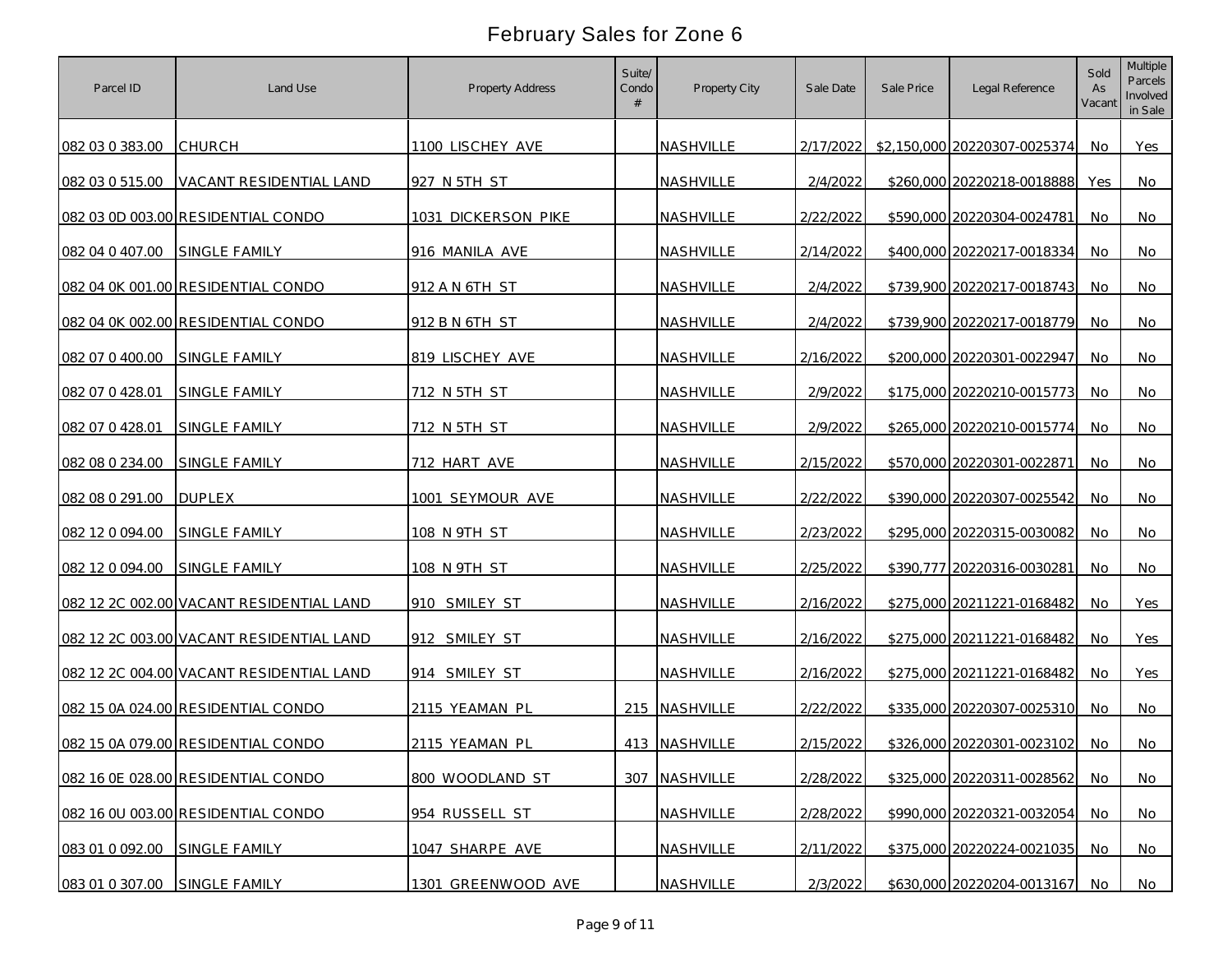| Parcel ID       | Land Use                                 | Property Address      | Suite/<br>Condo | Property City    | Sale Date | Sale Price | Legal Reference            | Sold<br>As<br>Vacant | <b>Multiple</b><br>Parcels<br>Involved<br>in Sale |
|-----------------|------------------------------------------|-----------------------|-----------------|------------------|-----------|------------|----------------------------|----------------------|---------------------------------------------------|
| 083 02 0 012.00 | SINGLE FAMILY                            | 1409 MCKENNIE AVE     |                 | <b>NASHVILLE</b> | 2/4/2022  |            | \$525,000 20220209-0015257 | No                   | No                                                |
| 083 02 0 286.00 | SINGLE FAMILY                            | 1103 MATTHEWS PL      |                 | NASHVILLE        | 2/9/2022  |            | \$225,000 20220215-0017582 | No                   | No                                                |
| 083 02 0 317.00 | SINGLE FAMILY                            | 307 SCOTT AVE         |                 | NASHVILLE        | 2/1/2022  |            | \$600,000 20220211-0016076 | No                   | No                                                |
| 083 03 0 097.00 | SINGLE FAMILY                            | 2111 EARLY AVE        |                 | NASHVILLE        | 2/2/2022  |            | \$600,000 20220228-0022581 | No                   | No                                                |
| 083 03 0 226.01 | SINGLE FAMILY                            | CAMPBELL ST<br>1117   |                 | NASHVILLE        | 2/16/2022 |            | \$415,000 20220222-0019747 | No                   | No                                                |
|                 | 083 03 1H 002.00 RESIDENTIAL CONDO       | 1310 A PORTER RD      |                 | NASHVILLE        | 2/15/2022 |            | \$600,000 20220316-0030244 | No.                  | No                                                |
|                 | 083 03 2E 001.00 VACANT RESIDENTIAL LAND | 1414 RIVERSIDE DR     |                 | NASHVILLE        | 2/7/2022  |            | \$475,000 20220216-0018223 | Yes                  | Yes                                               |
|                 | 083 03 2E 002.00 VACANT RESIDENTIAL LAND | 1416 RIVERSIDE DR     |                 | NASHVILLE        | 2/7/2022  |            | \$475,000 20220216-0018223 | Yes                  | Yes                                               |
|                 | 083 03 4D 002.00 RESIDENTIAL CONDO       | 2246 GREENWOOD AVE    |                 | NASHVILLE        | 2/7/2022  |            | \$731,000 20220218-0019223 | No                   | No                                                |
|                 | 083 04 1B 002.00 RESIDENTIAL CONDO       | 2305 B CARTER AVE     |                 | <b>NASHVILLE</b> | 2/18/2022 |            | \$985,000 20220302-0023537 | No                   | No                                                |
|                 | 083 04 1H 001.00 RESIDENTIAL CONDO       | 1237 PRESTON DR       |                 | NASHVILLE        | 2/10/2022 |            | \$700,000 20220216-0017845 | No                   | No                                                |
| 083 05 0 185.00 | SINGLE FAMILY                            | 1104 PETWAY AVE       |                 | NASHVILLE        | 2/15/2022 |            | \$836,500 20220228-0022031 | No                   | No.                                               |
| 083 05 0 287.00 | SINGLE FAMILY                            | 1305 STRATTON AVE     |                 | NASHVILLE        | 2/22/2022 |            | \$640,000 20220314-0029613 | No                   | No                                                |
|                 | 083 06 0J 002.00 RESIDENTIAL CONDO       | 2010 B BENJAMIN ST    |                 | NASHVILLE        | 2/8/2022  |            | \$675,000 20220310-0027894 | No                   | No                                                |
|                 | 083 07 4C 001.00 RESIDENTIAL CONDO       | 2332<br>OAK CT        |                 | NASHVILLE        | 2/15/2022 |            | \$592,750 20220217-0018325 | No                   | No                                                |
| 083 08 0 181.00 | <b>SINGLE FAMILY</b>                     | 919 MITCHELL RD       |                 | NASHVILLE        | 2/28/2022 |            | \$550,000 20220310-0027467 | No                   | No                                                |
|                 | 083 08 0H 001.00 RESIDENTIAL CONDO       | 2711 A MEADOW ROSE DR |                 | NASHVILLE        | 2/23/2022 |            | \$625,000 20220310-0027519 | No                   | No                                                |
|                 | 083 08 0S 001.00 RESIDENTIAL CONDO       | 1014 A MITCHELL RD    |                 | NASHVILLE        | 2/2/2022  |            | \$870,000 20220204-0013153 | No                   | No                                                |
|                 | 083 08 0S 002.00 RESIDENTIAL CONDO       | 1014 B MITCHELL RD    |                 | NASHVILLE        | 2/1/2022  |            | \$850,000 20220214-0016461 | <b>No</b>            | No                                                |
| 083 09 0 069.00 | SINGLE FAMILY                            | 1306 GARTLAND AVE     |                 | NASHVILLE        | 2/7/2022  |            | \$909,000 20220209-0015175 | No                   | No                                                |
| 083 09 0 331.00 | SINGLE FAMILY                            | 1403 GARTLAND AVE     |                 | NASHVILLE        | 2/16/2022 |            | \$650,000 20220217-0018657 | No.                  | No                                                |
| 083 09 0 461.00 | SINGLE FAMILY                            | 111 LINDSLEY PARK DR  |                 | NASHVILLE        | 2/22/2022 |            | \$535,000 20220224-0021453 | No.                  | No                                                |